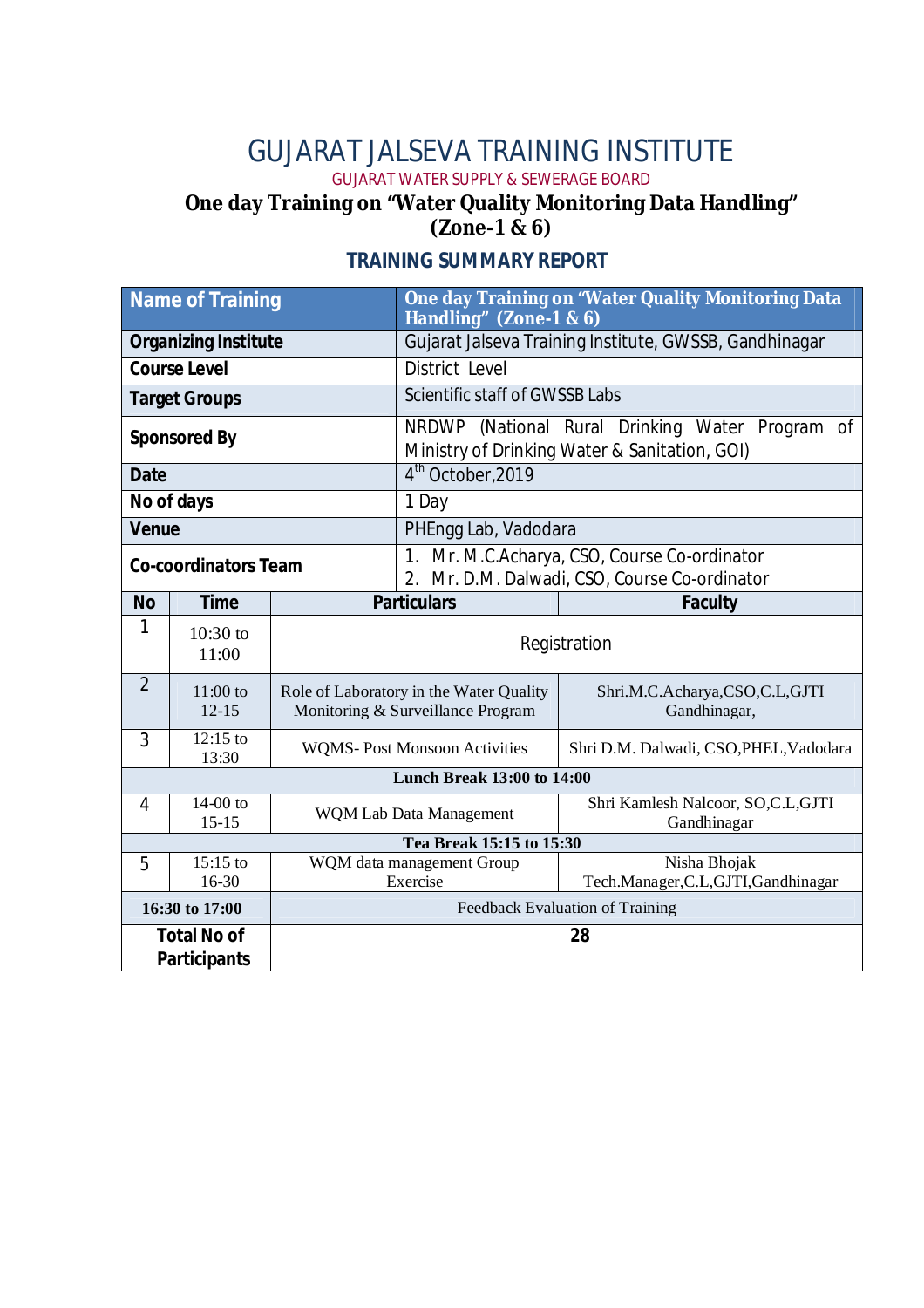# 1. Inputs by CE Zone-1,Vadodara

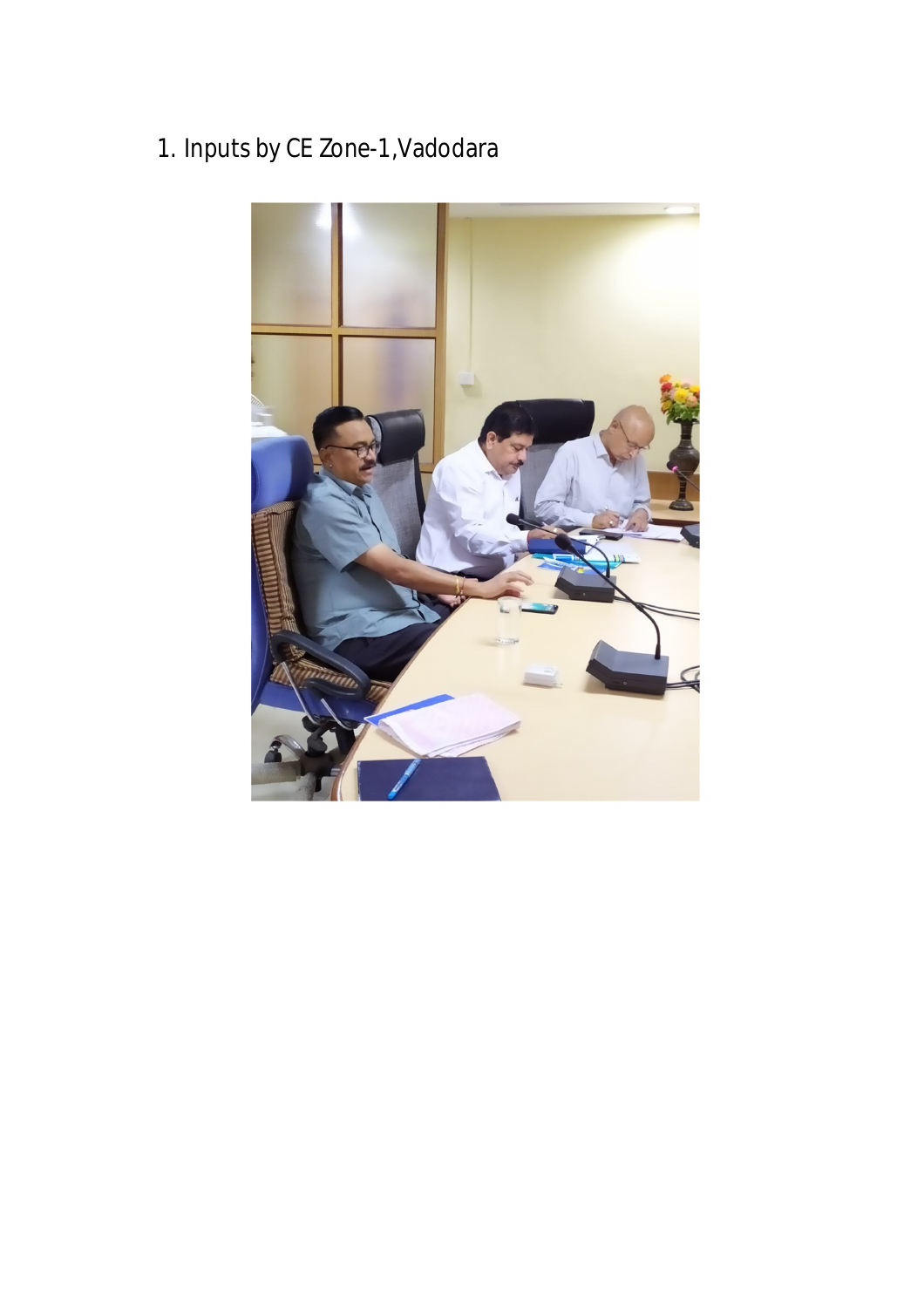